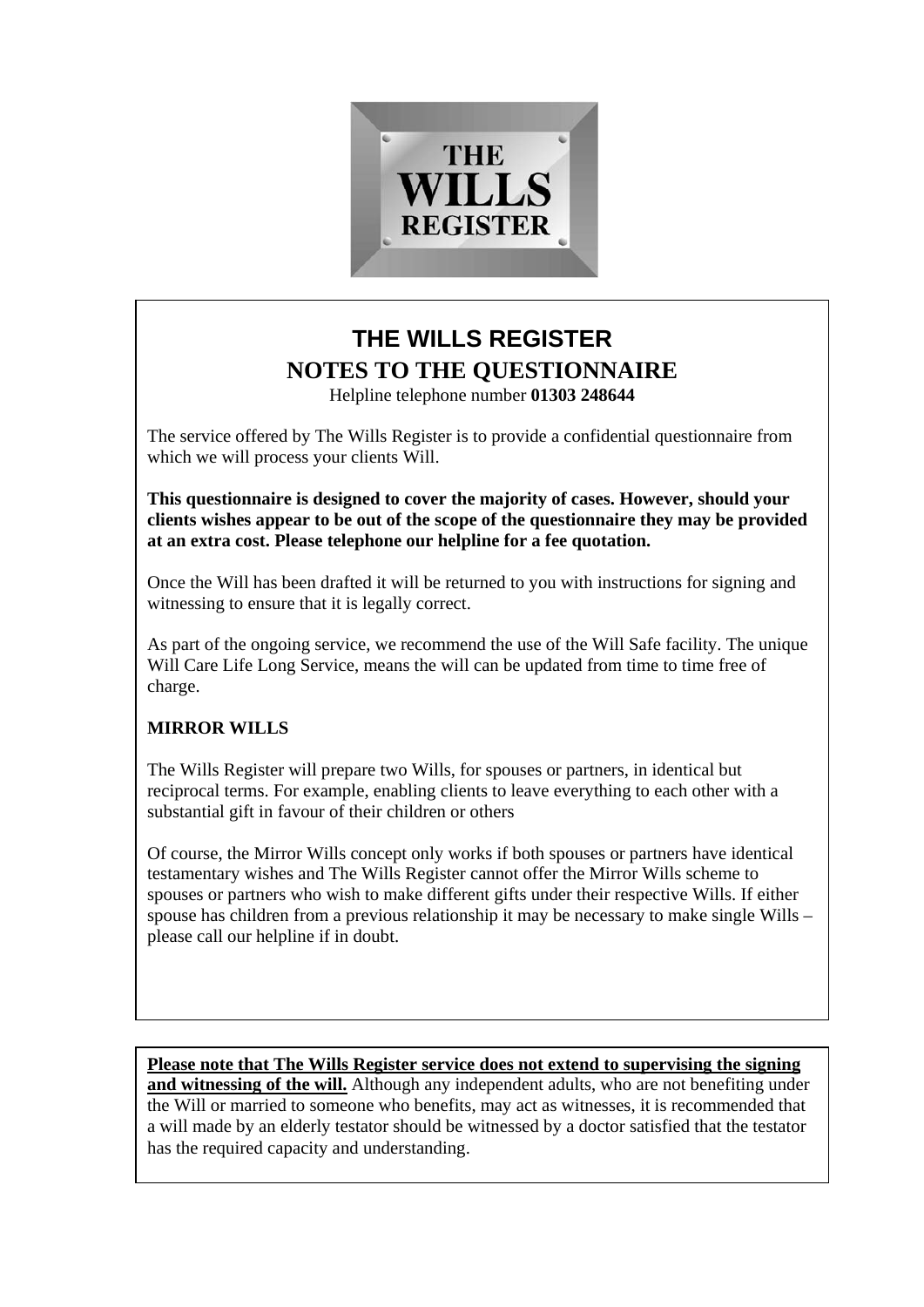# **IMPORTANT NOTE**

Under the law of England and Wales an individual is, generally speaking, allowed to leave his or her estate to whomever he or she wishes.

However, the Inheritance (Provision for Family and Dependents) Act 1975 gives the Court power to vary your Will if it considers that you have failed to make reasonable financial provision out of your estate for someone who was financially dependent on you.

The following may have the right to clam against your estate.

- (i) Your spouse/civil partner/partner details to be supplied in Sections 1  $& 2$
- (ii) Your children details to be supplied in Section 3
- (iii) A former spouse or civil partner who has not remarried/entered into a new civil partnership - details to be supplied in Section 4
- (iv) Step-children details to be supplied in Section 4 or Section 3 if this questionnaire is for Mirror Wills
- (v) Other dependents financially maintained by you details to be supplied in Section 4

When deciding how your estate should be distributed you should consider the possible needs of the persons you name in Sections 2, 3 and 4.

There may be very good reason why you might not wish to provide for individuals falling within these categories (ie, you have already made sufficient financial provisions during your lifetime) but if you choose to exclude from you Will someone who might reasonably expect to benefit, you may wish to write a letter addressed to your Executors, explaining why you have excluded this person. This letter can then be used as evidence in defence against any claim on your estate.

# **FOREIGN PROPERTY**

Please advise us if you own any foreign property and if you have a foreign will to dispose of that property that you do not wish to revoke.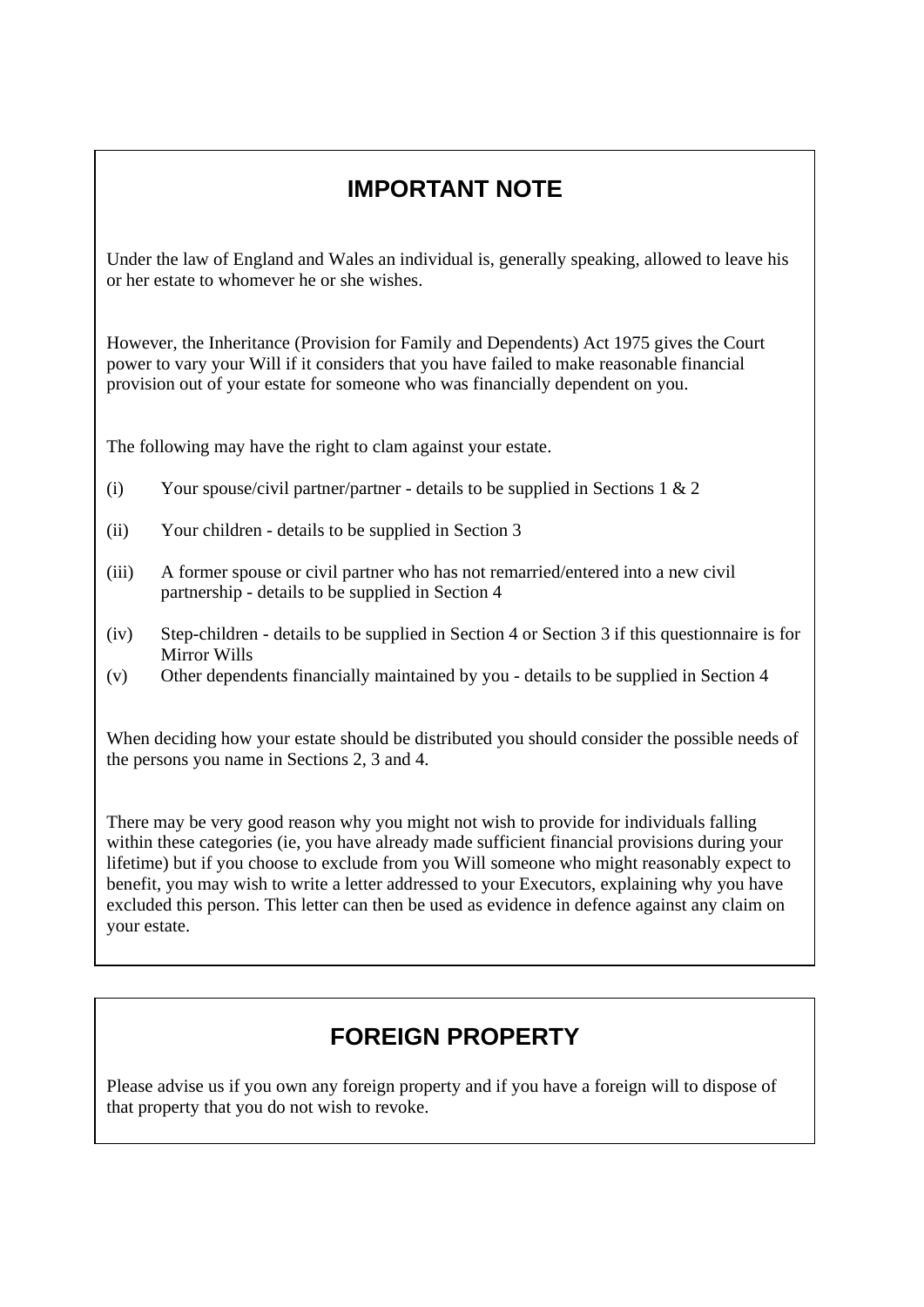## **NOTES**

These notes are numbered to correspond with the questions appearing on the questionnaire. Please read the relevant notes before answering the questions. All notes are with reference to the law as stated at 01/03/2008.

| <b>SECTION 1</b> | <b>YOUR PERSONAL DETAILS*</b>                                                                                                                               |
|------------------|-------------------------------------------------------------------------------------------------------------------------------------------------------------|
|                  | Supply the fullest information                                                                                                                              |
| (a) (b) $\&$ (c) | Please also provide details of any other name by which you<br>may be known professionally or socially, or any other name<br>in which you hold any property. |
| (e)              | This should be the address at which you presently reside. It<br>does not matter if you change address after you have made the<br>Will.                      |

# **SECTION 2 DETAILS OF YOUR SPOUSE/CIVIL PARTNER/PARTNER\***  (a) (b)  $\&$  (c) Please also provide details of any other name by which your spouse/partner may be known. (e) This should be the address at which your spouse/partner presently resides. (g) Your Will becomes invalid upon your marriage or entering into a civil partnership UNLESS the Will is expressly made in contemplation of your marriage or civil partnership with the person named in the Will. **\*If there are any factors such as blindness or physical disabilities which may affect the execution of the Will please advise since a special clause may need to be inserted.**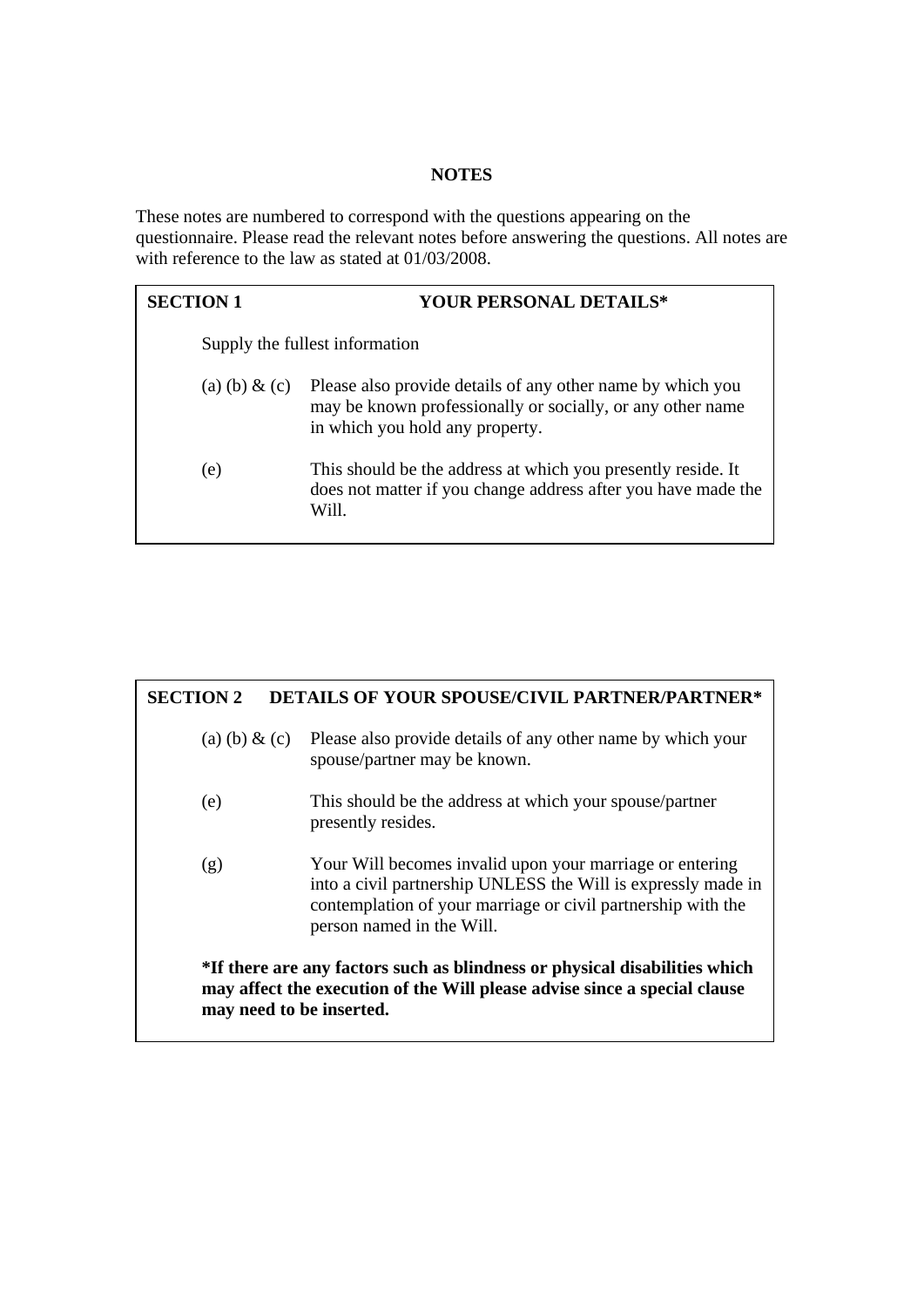# **SECTION 3** DETAILS OF YOUR CHILDREN

 Please provide the names, dates of birth and addresses of all your natural children and any adopted children.

You should note that for the purposes of your Will the general term "children" does not include step-children. If you have step-children and want them to benefit equally with your natural children this is possible and is provided for in Question  $10(A)(c)$ .

**NB If this Questionnaire is for Mirror Wills – please be sure to include details of all the natural, and adopted children of each partner, (ie if one or both partners has children from a former marriage or relationship details should be included here). – Please indicate for each child which spouse/partner is the parent. Write "BOTH" if the child is of both partners of the Mirror Will.** 

# **VERY IMPORTANT**

 **DETAILS OF ALL YOUR CHILDREN SHOULD BE INCLUDED EVEN IF YOU NOT WHIS THEM TO BENEFIT UNDER THE TERMS OF YOUR WILL.** 

# **(c) ILLEGITIMATE AND ADOPTED CHILDREN**

The law provides that any reference to "child" or "children" automatically includes illegitimate and adopted children.

If you wish to exclude illegitimate and adopted children from benefiting equally with natural lawful children, answer "yes" to question 3(c). This will also exclude illegitimate and adopted grandchildren.

# **SECTION 4 OTHER DEPENDENTS**

In this section please set out fully the names and addresses of persons (other than your spouse/partner and children) who are financially dependent on you.

This information is useful when you consider how to dispose of your estate (particularly in the light of the inheritance (Provision for Family and Dependents) Act 1975). This is explained fully at the beginning of these notes.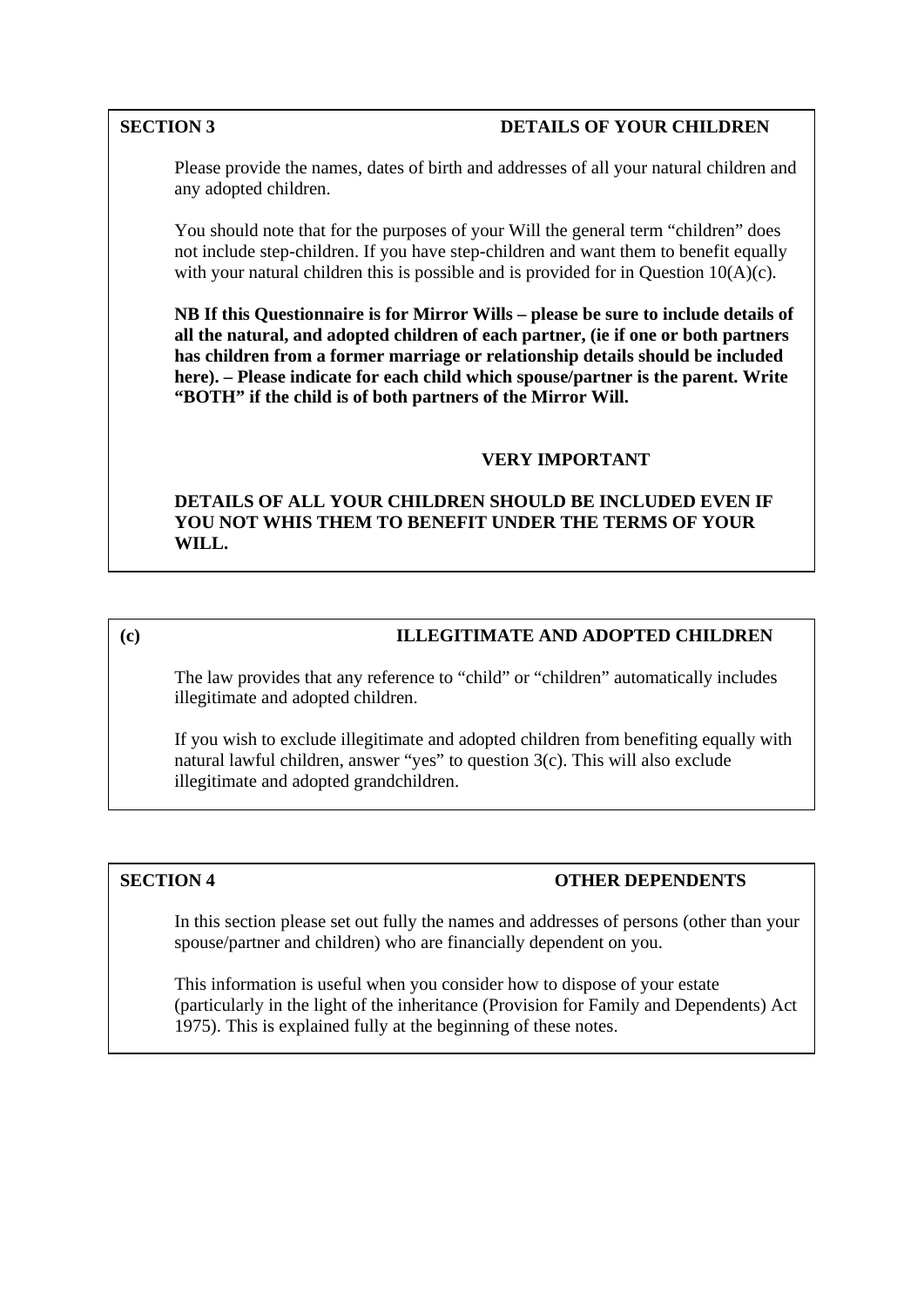## **SECTION 5** YOUR EXECUTORS

Your executors are the people you choose to look after your affairs when you die. They deal with the obtaining of the Grant of Probate, the calling in of your assets and their sale (if necessary), the payment of your debts and the distribution of your estate according to the terms of your Will.

The selection of your Executors should be considered very carefully. You should have the fullest confidence in the competence of the individuals you choose who should preferably have some knowledge of your personal circumstances.

You may wish to appoint a professional organisation such as the Executor Company to be your executor.

It is recommended that you appoint **no fewer than two Executors** and that you also appoint alternative Executors to cover the possibility of one or both of your first choice Executors dying before you. (Thus, if one of your first choice Executors dies before you, the first named alternative Executor will replace him or her).

You should ask your proposed executors first to ensure that they would be prepared to act.

**IT IS PERFECTLY LEGAL FOR AN EXECUTOR TO BE A BENEFICIARY UNDER YOUR WILL.** Indeed, it is often a good idea for a major beneficiary (e.g. your spouse/partner) to be one of your Executors as this provides an incentive for your estate to be administered as speedily as possible.

## **THE WILL SAFE Important Note**

Your Executors should be informed as to where your Will is stored.

The Will Safe facility simplifies this and all you need to tell them is the unique reference number.

If you keep your will at home you run the risk of fire, flood or theft. More importantly, a person who would be better off if there was no Will, may be the first to find it and might destroy it.

# **SECTION 6** FUNERAL WISHES

 Your funeral wishes are not legally binding on your family and Executors and it is not strictly necessary to set out your wishes in your Will. However, many people prefer to include such details in their Wills to be certain that their wishes are known.

In this section please indicate which of the three options accords with your wishes.

You are advised to make sure that your wishes are communicated in advance to your family and Executors so that action may be taken immediately on your death. In particular you should inform your family and Executors of any specific additional funeral arrangements you want.

In the event of your wishing to donate your body for medical research you should complete and carry with you a Donor Card.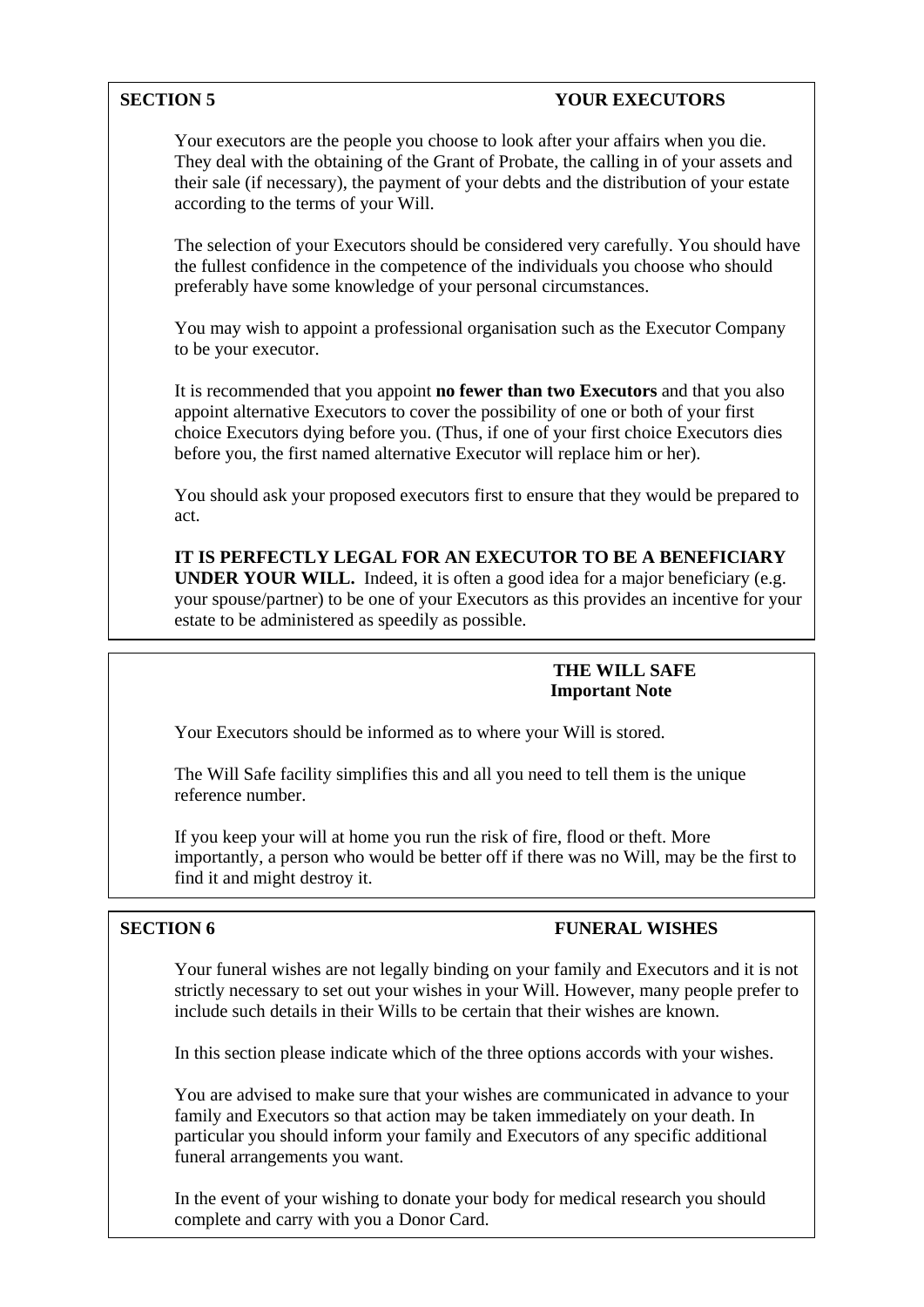# **SECTION 7 GUARDIANS OF MINOR CHILDREN**

Guardians may be appointed by Will for children under the age of 18.

It is suggested that you appoint up to two guardians. They will act jointly.

It is important that you discuss the matter with the persons you intend to appoint as guardians to ensure that they are prepared to take on the responsibility.

Appointment of Guardians

- 1. **Married Couples.** For married couples the appointment of guardians will only take effect after the death of the second or surviving parent.
- 2. **Divorced/Separated Couples.** The appointment of guardians will normally take effect after the death of the second parent. However, where one parent has a Residence Order in his/her favour at the date of death the appointment of guardians by this parent will be effective on his/her death and the guardians so appointed will act jointly with the surviving parent. You should note that a child's guardian is not automatically entitled to have that child living with him/her. Disputes between guardians and the surviving parent are settled by the court.
- 3. **Unmarried Fathers.** Unmarried fathers who have not acquired parental responsibility cannot make a valid appointment of guardians and they will not automatically become the guardian of their children on the mother's death.

Unmarried fathers can acquire parental responsibility

- i By being registered as the child's father on the birth certificate (for children born on or after 01/12/2003)
- ii By entering into a written agreement to share parental responsibility with the mother.
- iii By applying to the Court for parental responsibility.
- iv By being appointed as a guardian of the child by the mother.
- v By marriage to the mother.

Having acquired parental responsibility, the unmarried father can make a valid appointment of guardians.

4. **Unmarried Mothers.** Where there is no other parent with parental responsibility, the appointment of guardians will take effect on the mother's death. If the surviving father has acquired parental responsibility however, the appointment of guardians will take effect only after his death (unless the mother has a Residence Order in her favour).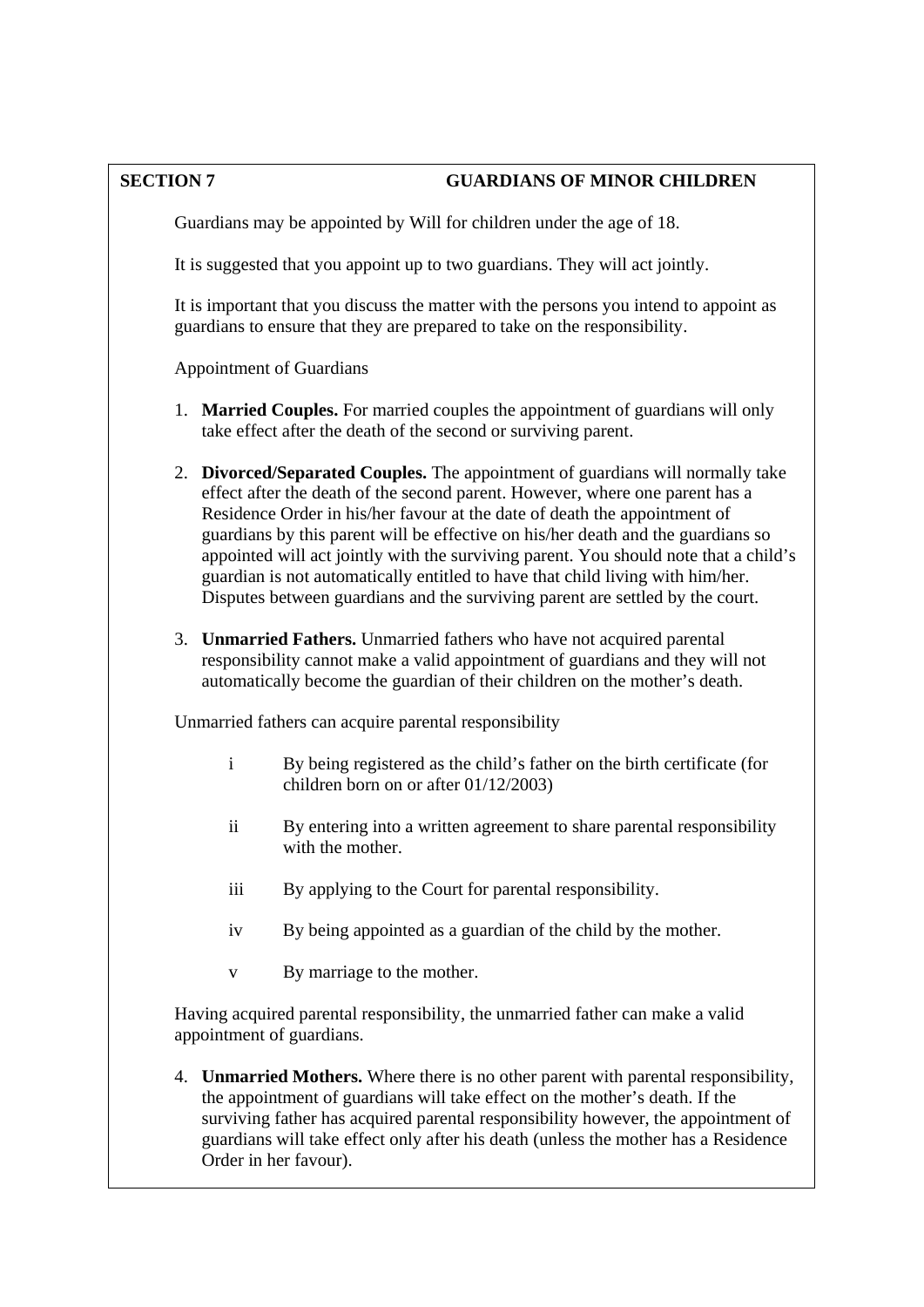# **SECTION 8** SPECIFIC LEGACIES

A Specific Legacy is a gift of a particular asset.

In this section you should set out the full names and addresses of the persons to whom you want to give specific items. Please provide a concise and accurate description of the items you are giving.

You may wish the specific legacies to take effect only if your spouse/partner does not survive you, ie only after both partners have died. If so, please answer 'yes' to question (b)

# **EXAMPLE**

| <b>Full Description of Item being given</b>           | <b>Name and Address of Beneficiary</b>                                                |
|-------------------------------------------------------|---------------------------------------------------------------------------------------|
| My:<br><b>COLLECTION OF BRITISH</b><br>POSTAGE STAMPS | FRED SMITH OF CROFT COTTAGE<br><b>HIGHER LANE, MUMBLES</b><br><b>GLAMORGAN, WALES</b> |
| My:<br><b>BOXED SILVER</b><br><b>CUTLERY SET</b>      | ROSE EVANS OF 27 THE AVENUE<br>HALIFAX, YORKSHIRE                                     |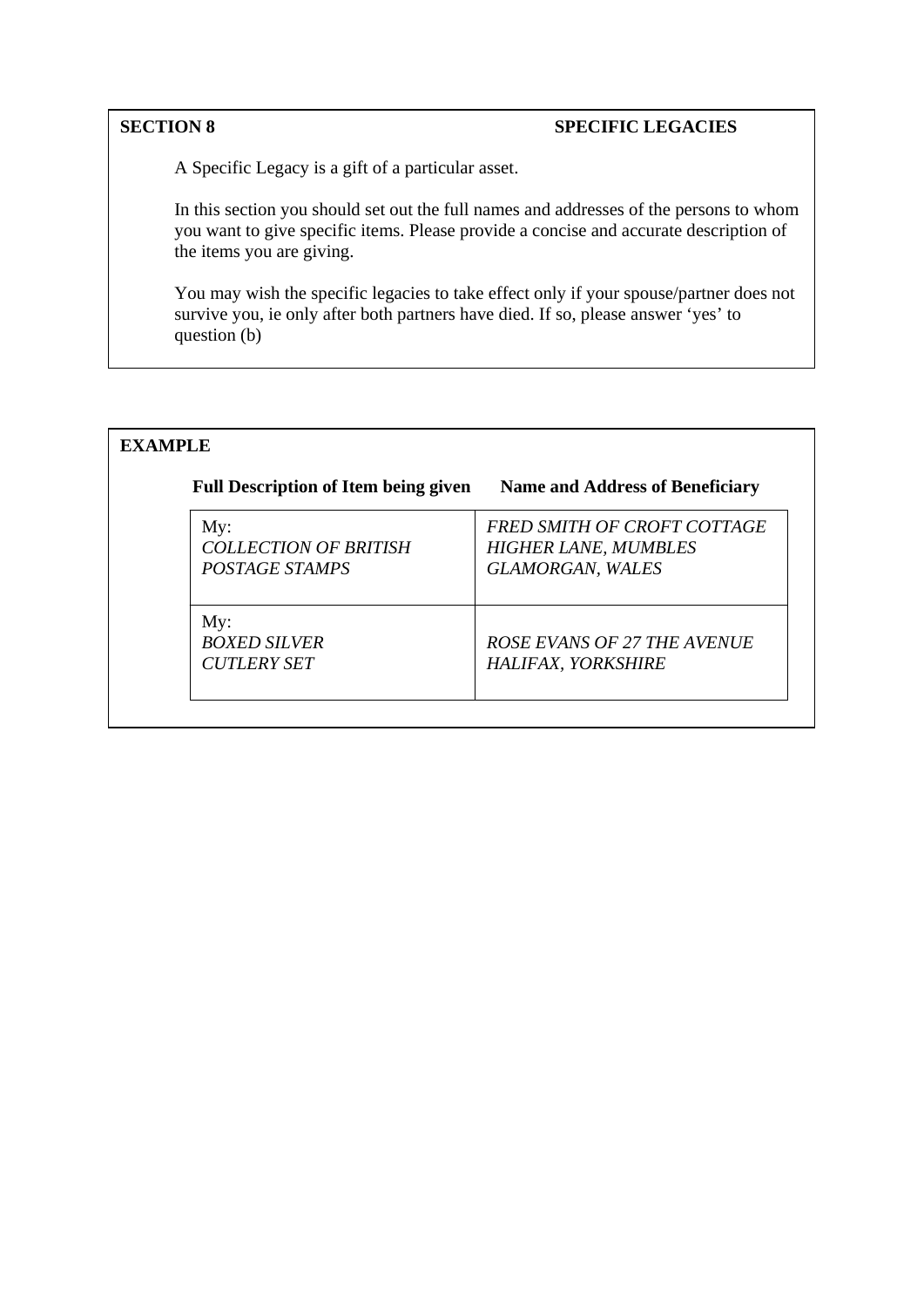# **SECTION 9 CASH LEGACIES**

In this section you should set out, in words, the amount of money you wish to leave to any particular individual or charity whose name and address should also be supplied. If you leave money to a charity you should also supply the Registration number of that charity.

You may wish the cash legacies to take effect only if your spouse/partner does not survive you, ie only after both partners have died. If so, please answer 'yes' to question (b)

| <b>Amount in Words</b>            | <b>Name and Address of Beneficiary</b>                                                                                          |  |
|-----------------------------------|---------------------------------------------------------------------------------------------------------------------------------|--|
| <b>FIVE HUNDRED POUNDS</b>        | ROSE EVANS OF 27 THE AVENUE<br>HALIFAX, YORKSHIRE                                                                               |  |
| <b>FIVE HUNDRED POUNDS</b>        | CHILDLINE, REGISTERED CHARITY<br>NO. 295037<br>2 <sup>ND</sup> FLOOR, ROYAL MAIL<br><i><b>STUDD STREET</b></i><br>LONDON N1 QQW |  |
| <i><b>ONE THOUSAND POUNDS</b></i> | TO EACH OF MY GRANDCHILDREN<br><i>LIVING AT MY DEATH</i>                                                                        |  |

The Will will contain an administration clause permitting your Executors to pay a legacy to the parents/guardians of a beneficiary under the age of 18 for them to hold on behalf of that minor beneficiary. This will enable your Executors to pay out legacies as quickly as possible without having to wait until all beneficiaries have reached the age of 18. However, if your Executors feel it is better to wait until a beneficiary reaches 18 then they are able to do so.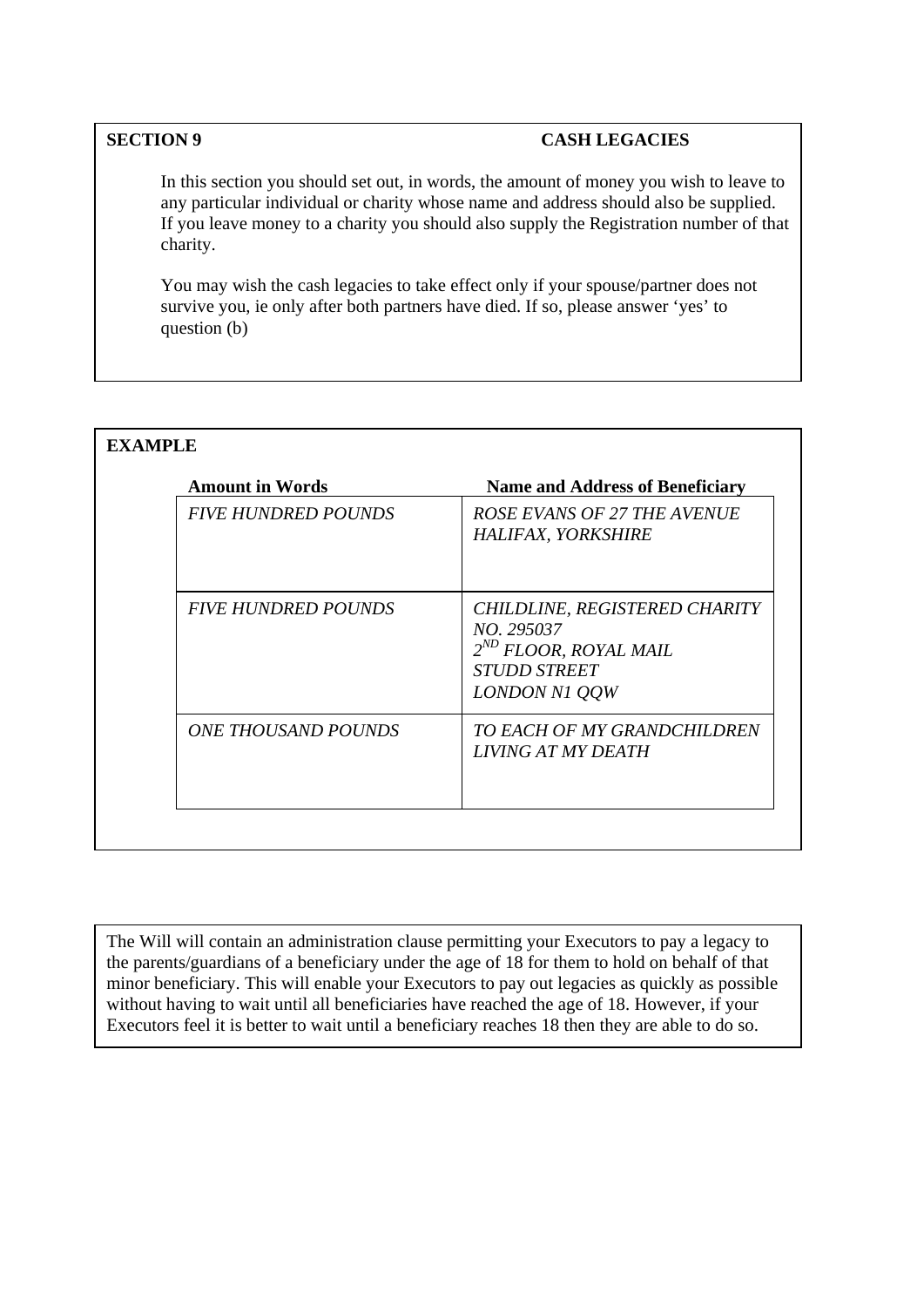# **SECTION 10(A) GIFT OF RESIDUARY ESTATE**

Your Residuary Estate is what is left of your estate once your Executors have paid all your debts, settled any inheritance tax, distributed any legacies and met the costs of administering your estate.

- (a) It is likely that you will want your surviving spouse or partner to receive all your Residuary Estate. If this is the case, simply answer "yes" to this question.
- (b) You must consider the possibility that your spouse or partner may die before you. If in this event you want your children to receive your Residuary Estate (divided equally between them if you have more than one child), answer 'yes' to this question.

**If you leave your Residuary Estate to all your children IN EQUAL SHARES and a child predeceases you, that child's share will pass to his/her children equally.** 

(c) Do you want step-children to be included in the definition of children? i.e. all children of both partners to share equally.

# **SECTION 10(B) GIFT OF RESIDUARY ESTATE** *cont*…..

Only complete this Section if you answered 'no' or 'not applicable' to question (a) of Section 10(A).

(a) If you have children you may wish them to receive all your Residuary Estate. If so, simply answer 'yes' to this question.

**If you leave your Residuary Estate to all your children IN EQUAL SHARES and a child predeceases you, that child's share will pass to his/her children equally.** 

(b) Do you want step-children to be included in the definition of children?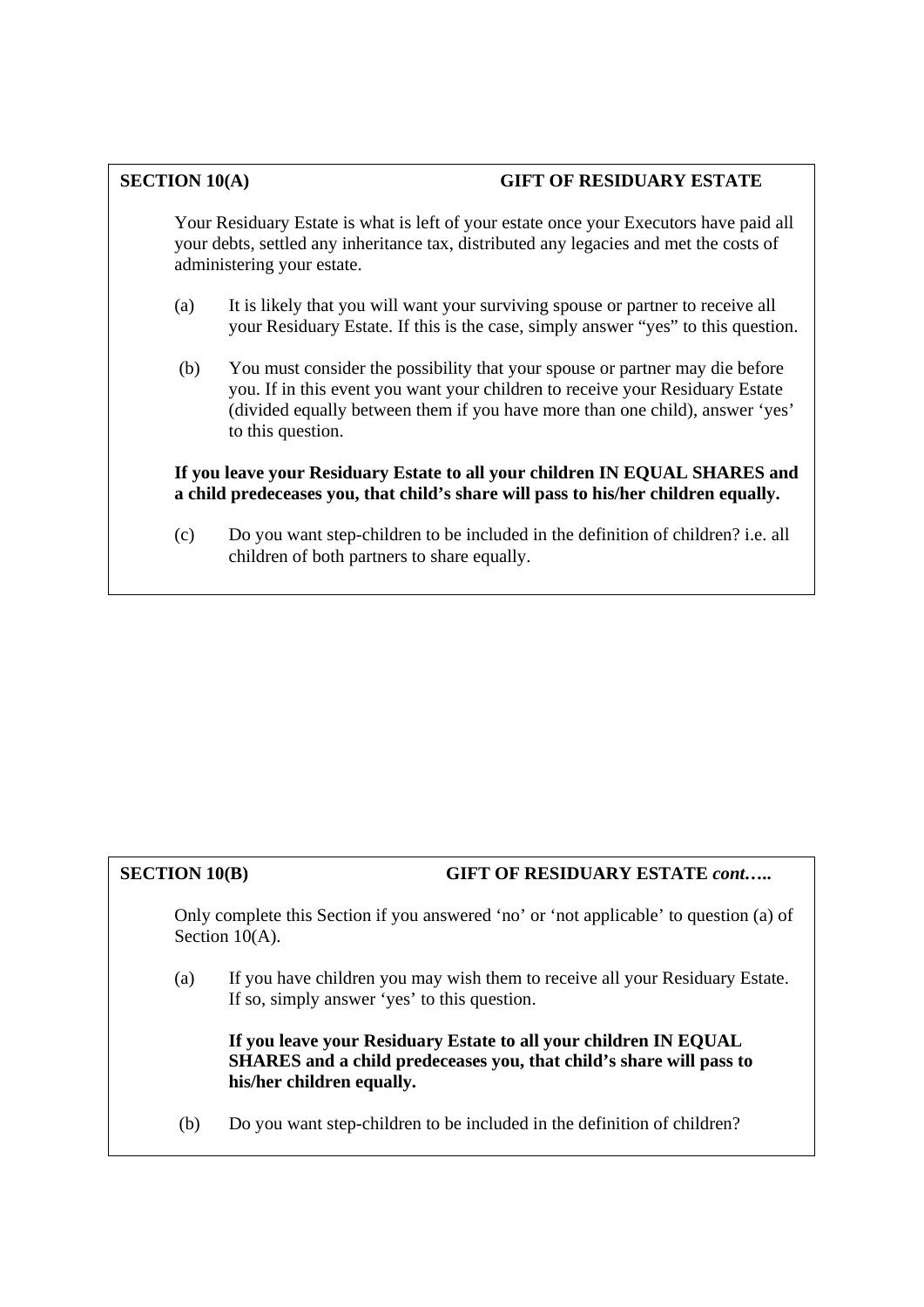# **SECTION 10(C) GIFT OF RESIDUARY ESTATE** *cont***…..**

Only complete this Section if you answered 'no' or 'not applicable' to question (b) of Section 10(A) or question (a) of Section 10(B).

(a) Is there a category of relations between whom you want your Residuary Estate divided? If so, please tick the relevant category.

# **SECTION 10(D)**

If you want your Residuary Estate to be distributed unequally or between persons (or charities) not previously mentioned in Section 10 then please name the beneficiaries, supply their addresses and state what share of your Residuary Estate each is to receive.

# **EXAMPLE**

| <b>Name</b>                                                 | <b>Address</b>                                                         | Share** |
|-------------------------------------------------------------|------------------------------------------------------------------------|---------|
| <b>JOHN ONION</b>                                           | <b>10 SHERIDAN HOUSE</b><br><b>ACACIA STREET</b><br><b>LONDON SE11</b> | 1/4     |
| <b>SUSAN GREEN</b>                                          | 43 NORMANS ROAD<br>STRATFORD UPON AVON<br><b><i>WARWICKSHIRE</i></b>   | 1/4     |
| <b>ACTION FOR BLIND</b><br>PEOPLE REG. CHARITY<br>NO.205913 | <i>14-16 VERNEY ROAD</i><br><i>LONDON</i><br><i>SE16 3DZ</i>           | 1/2     |

\*\* Share must be expressed as a fraction and totalled to equal 1.

# **SECTION 11** THE ULTIMATE GIFT OVER CLAUSE

You may wish to make provision to deal with the possibility of *none* of the **beneficiaries whom you have previously specified surviving you. In this section you should set out the name of the charity or individual who should benefit in this event.** 

If you do not wish to make any such provision please write 'None' in the space provided.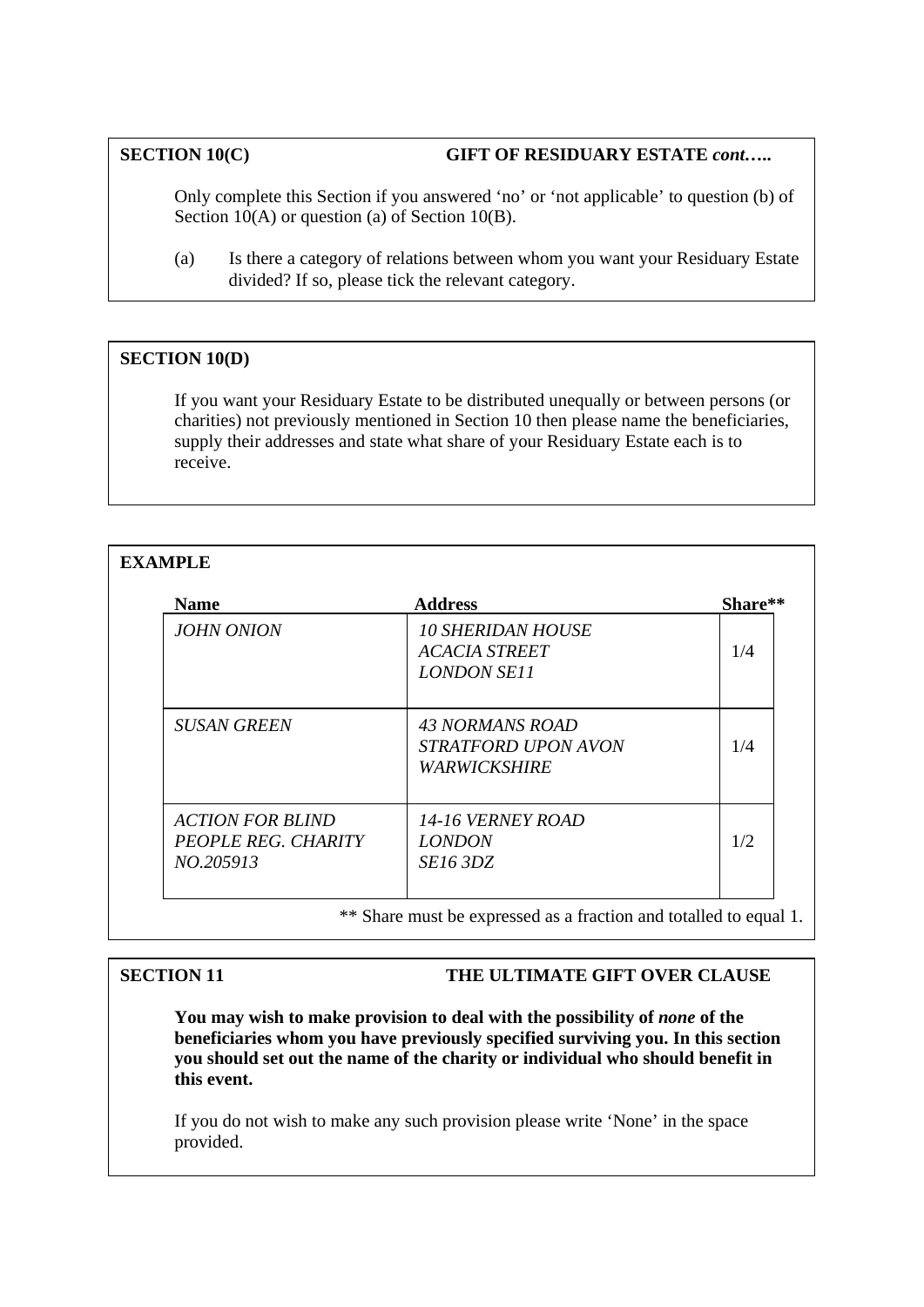# **INHERITANCE TAX**

One of the first tasks your Executors must carry out in the event of your death is to value your estate and prepare on Inland Revenue Account which will show whether any IHT is payable.

Inheritance tax rules are liable to change and Inheritance tax is highly complicated and applies not only to property passing on death but also to lifetime gifts and other transactions.

The Wills Register does not offer tax, financial or legal advice and if you think you are in need of advice of a highly technical nature we recommend that you visit a solicitor or financial adviser.

# **DO NOT FORGET TO SIGN AND DATE THE QUESTIONNAIRE**